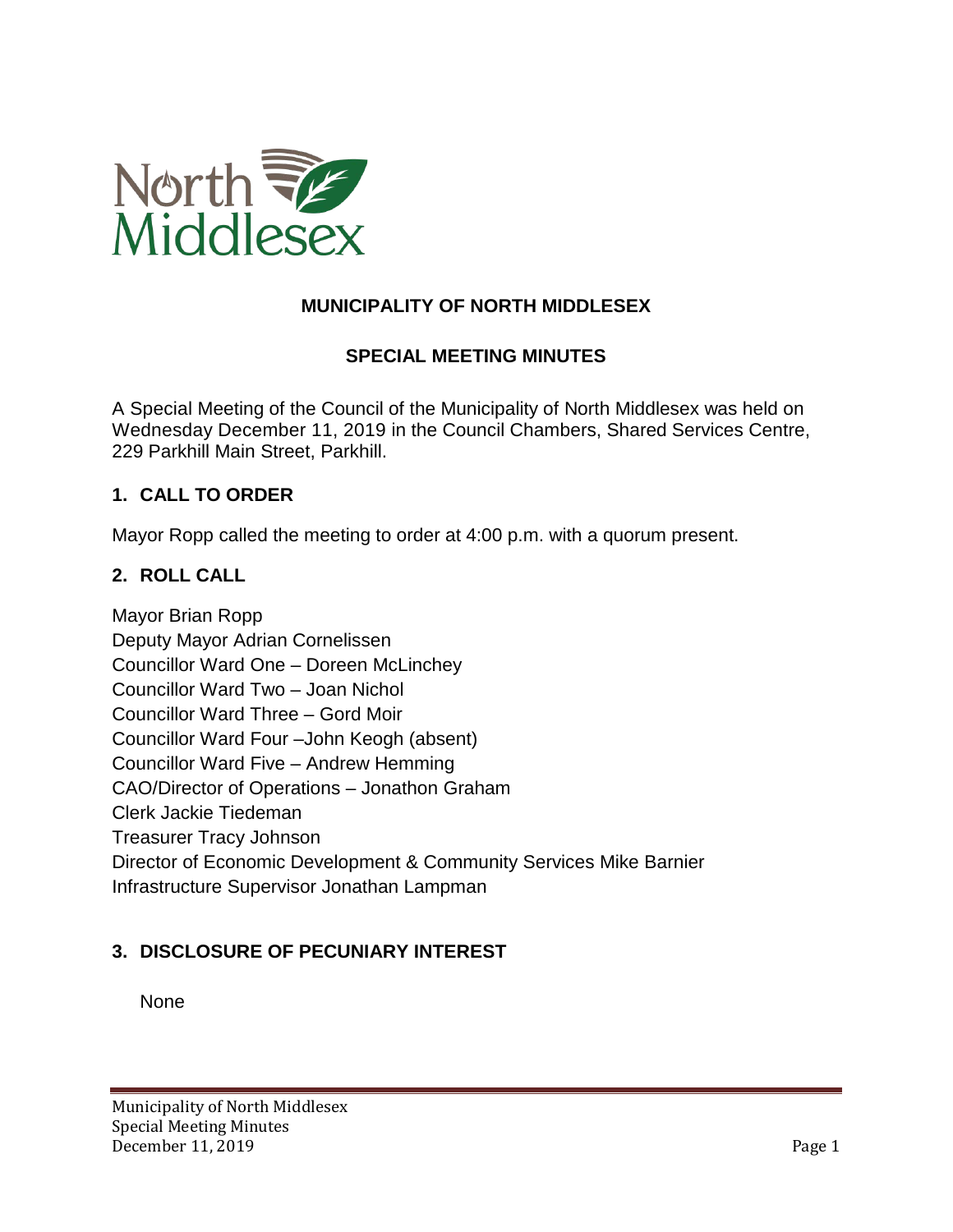# **4. OPEN MEETING**

Durk Vanderwerff, Director of Planning and Stephanie Poirier, Planner – County of Middlesex was invited to Council to provide an overview of Land Use Planning. Several questions were asked and responded to by staff.

Mayor Ropp then thank Mr. Vanderwerff and Ms. Poirier for their presentation

William Menzie, Chief of Operations for Municipal Enforcement Unit was invited to provide Council with an overview of the services that will be available to the municipality. Mr. Menzie advised that he will be undertaking a review of pertinent bylaws and any potential revisions will come before Council in the New Year for consideration.

Several questions were asked and responded to by Mr. Menzie

Mayor Ropp thanked Mr. Menzie for attending and looked forward to working with his service for our by-law enforcement needs.

## **5. CLOSED MEETING (UNDER SECTION 239 OF THE** *MUNICIPAL ACT)*

### **MOTION #315/2019**

**NICHOL/MOIR:** That the Special Meeting adjourn into Closed Meeting under the following exception at 5:17 p.m.:

Labour relations or employee negotiations: staff needs Educational/Training: Draft Water/Wastewater/Storm Water Rates and other future major capital projects strategy

Communication Strategy with Council on potential sensitive matters – CAO/Director Jonathon Graham

CARRIED

# **6. CONSIDERATION OF MATTERS ARISING FROM CLOSED MEETING MOTION #316/2019**

**MCLINCHEY/HEMMING:** That the Closed Meeting adjourn and return to Open Special Meeting without recommendations at 7:08 pm.